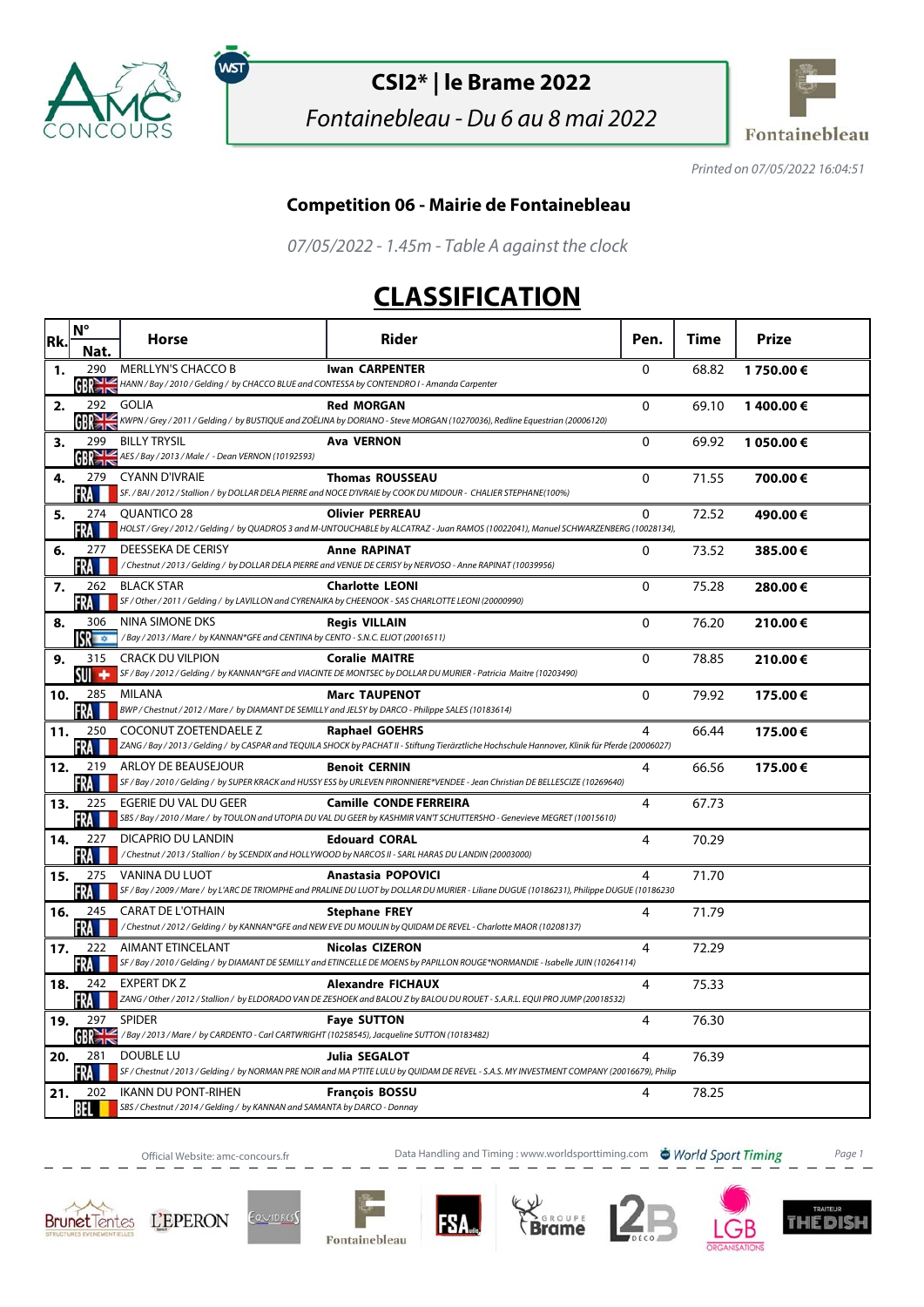# **CLASSIFICATION**

| Rk. | $N^{\circ}$<br>Nat.    | Horse                                                                                                                            | <b>Rider</b>                                                                                                                                                                | Pen. | <b>Time</b> | <b>Prize</b> |
|-----|------------------------|----------------------------------------------------------------------------------------------------------------------------------|-----------------------------------------------------------------------------------------------------------------------------------------------------------------------------|------|-------------|--------------|
| 22. | 210                    | <b>ELYSEE DE GRAVELOTTE</b>                                                                                                      | <b>Margaux BOST</b>                                                                                                                                                         | 4    | 78.83       |              |
| 23. | FRA<br>293             | /Bay / 2014 / Mare / by CALVARO and WOMINA by LAWRENCE - SARL ECURIE BOST (20001108)<br>AMIGO                                    | <b>Antonia PLATT</b>                                                                                                                                                        | 4    | 79.77       |              |
| 24. | GR <sub>2</sub><br>204 | /Bay/2011/Gelding/by CANTURANO and MANDARIN by SANDAKAN - Antonia PLATT (10116837)<br>E MAIL DE LA CHAPELLE                      | <b>Emilie BUSSEREAU</b>                                                                                                                                                     | 4    | 79.78       |              |
|     | LAN                    |                                                                                                                                  | Grey / 2014 / Stallion / by AIR JORDAN and TANAGRA VAN TER MOUDE by CAPITOL II - Jean-Louis BUSSEREAU (10208090), Pascale BUSSEREAU (1016                                   |      |             |              |
| 25. | 260                    | DRIEVANDEKAMP D PAGES                                                                                                            | <b>Thibault LACREVAZ</b><br>SF / Chestnut / 2013 / Mare / by GOLDFEVER 3 and TANIA DE RATILLY by FIDELIO DU THOT*HN - Patricia CHAZOT RIBET (10028079), E.A.R.L. EL MARSA ( | 8    | 66.76       |              |
| 26. | 248<br>FRA             | <b>GICARLA</b><br>KWPN / Grey / 2011 / Mare / by VDL ZIROCCO BLUE and MICARLA by ZEOLIET - Corentin POUTHE (10078277)            | <b>Ludovic GAUDIN</b>                                                                                                                                                       | 8    | 68.68       |              |
| 27. | 243<br>FRA             | <b>COTTAGE SON</b>                                                                                                               | <b>Edouard FIOCRE</b><br>SF / Other / 2012 / Gelding / by TOP TEN DU GERY and VERY NICE GIRL by DIAMANT DE SEMILLY - Corinne DUSEIGNEUR (10022823)                          | 8    | 69.59       |              |
| 28. | 264                    | VICTORIUS DE RIMA                                                                                                                | <b>Stephane LEROTY</b>                                                                                                                                                      | 8    | 73.32       |              |
| 29. | FRA<br>270             | SF / Chestnut / 2009 / Stallion / by LANDO and EQUINA II by PALESTRO II - Stephane LEROTY (10108668)<br><b>EBENE DU LAVILLON</b> | <b>Clement MERNIER</b>                                                                                                                                                      | 8    | 73.76       |              |
|     | FRA                    |                                                                                                                                  | / Other / 2014 / Mare / by KANNAN*GFE and FRIMOUSSE D'ESPOIR by DOUBLE ESPOIR - Cyril FORESTIER (10126601)                                                                  |      |             |              |
| 30. | 265<br>FRA             | <b>DAENERYS</b>                                                                                                                  | <b>Elyse LESAGE</b><br>/ Other / 2013 / Mare / by DIARADO'S BOY and CARTIRELL by CARTOGRAN - Jerome SCHILLEWAERT (10221630)                                                 | 8    | 75.01       |              |
| 31. | 287<br>FRA I           | CALL ME DES AUCELS Z<br>Other / 2014 / Mare / by CATOKI*GFE and SANDRA DES AUCELS by SANDRO BOY - Julie LAYLY (10173048) /       | <b>Youri TROTEREAU</b>                                                                                                                                                      | 8    | 75.59       |              |
| 32. | 214<br>FRA             | APPYDAME DE RANCE<br>SF / Bay / 2010 / Mare / by QUPPYDAM DES HORTS and VESTA by DARCO - Roland LE FUSTEC (10065387)             | <b>Bernard BRIAND CHEVALIER</b>                                                                                                                                             | 8    | 75.81       |              |
| 33. | 234                    | ESPOIR DE LA LOISNE                                                                                                              | <b>Anthony DELAGE</b>                                                                                                                                                       | 8    | 76.22       |              |
| 34. | FRA<br>240             | /Bay / 2014 / Gelding / by KANNAN and SAUGE AUBERTOISE by C INDOCTRO - Monique LESAGE (10178700)<br>EQUINOX DE LA POMME          | <b>Charles Henri FERME</b>                                                                                                                                                  | 8    | 78.03       |              |
|     | <b>FRA</b><br>283      | <b>CONFINO BLUE PS</b>                                                                                                           | / Chestnut / 2014 / Stallion / by VIGO D'ARSOUILLES and LEMON ICE DE LA POMME by INGMAR - Geert BAERTSOEN (10227731)<br><b>Valentin SINGER</b>                              | 9    | 81.22       |              |
| 35. | FRA <b>I</b>           | /Bay / 2014 / Gelding / - E.A.R.L. HARAS DE FONTAINEBLEAU (20005778)                                                             |                                                                                                                                                                             |      |             |              |
| 36. | 208<br>FRA             | <b>MOODY</b><br>BWP / Grey / 2012 / Stallion / - LILLE CAPITAL (20019330), EURO EQUESTRIAN TRADE (20003548)                      | <b>Terence Virgile BEAU</b>                                                                                                                                                 | 9    | 81.40       |              |
| 37. | 259<br>FRA             | <b>VITTO DE CARTHEREY</b>                                                                                                        | Ines JOLY<br>/Bay / 2009 / Stallion / by ROHAN D'URIAT and ORCHIDEE D'URIAT by FEU FOLLET MARINS - David NERI (10175089)                                                    | 12   | 66.83       |              |
| 38. | 235<br>FRA             | <b>CELEBRITY EXPERIENCE</b><br>SF / Other / 2012 / Mare / by DIARADO and ALMA by ARGENTINUS - Jose PINA (10200687)               | <b>Alexandra DERAMBURE</b>                                                                                                                                                  | 12   | 71.28       |              |
| 39. | 269                    | MISTER Q VD WINDEWEG Z                                                                                                           | Luc MARIANI                                                                                                                                                                 | 12   | 73.52       |              |
| 40. | FRA<br>211             | EBENE DE LA JEFE                                                                                                                 | ZANG / Bay / 2011 / Stallion / by MYLORD CARTHAGO and LADY Q VD WINDEWEG Z by LE TOT DE SEMILLY - S.A.R.L. GOLDEN HORSE COMMERCE (2001<br><b>Timothee BOST</b>              | 12   | 75.53       |              |
|     | FRA                    | /Grey / 2014 / Mare / by PRESIDENT and EBENE DE LA ROSE by NARCOS II - SARL ECURIE BOST (20001108)                               |                                                                                                                                                                             |      |             |              |
| 41. | 231<br>FRA             | <b>VALCO DE RIVERLAND</b><br>SF / Bay / 2009 / Gelding / by CALVARO and NOMONEY DES SOURCES by REBEL Z - Luc MARIANI (10105592)  | <b>Stanislas DE ZUCHOWICZ</b>                                                                                                                                               | 12   | 76.68       |              |
| 42. | 207<br>FRA             | MAGIC V.H. APPELSVOORDEHOF                                                                                                       | <b>Guillaume BATILLAT</b><br>BWP / Bay / 2012 / Mare / by CASTELINO VD HELLE and QUINETTE APPELSVOORDEHOF by LATANO - SARL BOUTON (20002651)                                | 16   | 75.18       |              |
| 43. | 218<br>FRA             | <b>CARMEN DE LA VALLEE</b>                                                                                                       | <b>Toscane CARLONI RICHARD</b><br>SF / Bay / 2012 / Mare / by MAGIC D'ELLE and SUPER STAR LA VALLEE by KANNAN*GFE - S.A.S. ECURIE BTCR (20005343)                           | 16   | 75.41       |              |
| 44. | 237                    | <b>CLASSICO VAN DE HELLE</b>                                                                                                     | <b>Lara DERVAUX</b><br>HOLST / Grey / 2008 / Gelding / by CLEARWAY and RIOLETTA by CORONADO 3 - S.C.E.A. LE MONT ROUGE ELEVAGE DU MONT ROUGE (20005792)                     | 16   | 77.56       |              |
| 45. | FRA<br>308             | MAX VAN LENTZ SCHRANS                                                                                                            | <b>Giampiero GAROFALO</b>                                                                                                                                                   | 16   | 79.85       |              |
| 46. | ΙTΑ<br>302             | <b>IBRAM VH OVERLEDE GOED</b>                                                                                                    | BWP / Bay / 2012 / Gelding / by UNTOUCHED and GRAND DAME by THUNDER VAN DE ZUUTHOEVE - Jan DAMS (10265816)<br><b>Balázs TÓTH</b>                                            | 16   | 80.80       |              |
| 47. | HUN=<br>286            | DINKA DE CHALUSSE                                                                                                                | BWP / Chestnut / 2008 / Gelding / by WANDOR VAN DE MISPELAERE and VALESKA VH OVERLEDEGOED by PALESTRO VD BEGIJNAKKER - Philippe DANJ<br><b>Olivier THARREAU</b>             | 16   | 84.99       |              |
|     | FRA                    |                                                                                                                                  | / Other / 2013 / Mare / by EPSOM GESMERAY and TINKA DE CHALUSSE by TINKA'S BOY - Patrick PICHERY (10279953), Olivier THARREAU (10002435)                                    |      |             |              |
| 48. | 212<br><b>FRA</b>      | <b>EPERON LANDAIS</b>                                                                                                            | <b>Clement BOULANGER</b><br>/Bay / 2014 / Stallion / by ROCK'N ROLL SEMILLY and PAMELA LANDAISE by FIRST DE LAUNAY*HN - S.A.S. MY INVESTMENT COMPANY (20001162)             | 35   | 95.76       |              |

Official Website: amc-concours.fr Data Handling and Timing : www.worldsporttiming.com Page 2

 $\mathcal{C}$